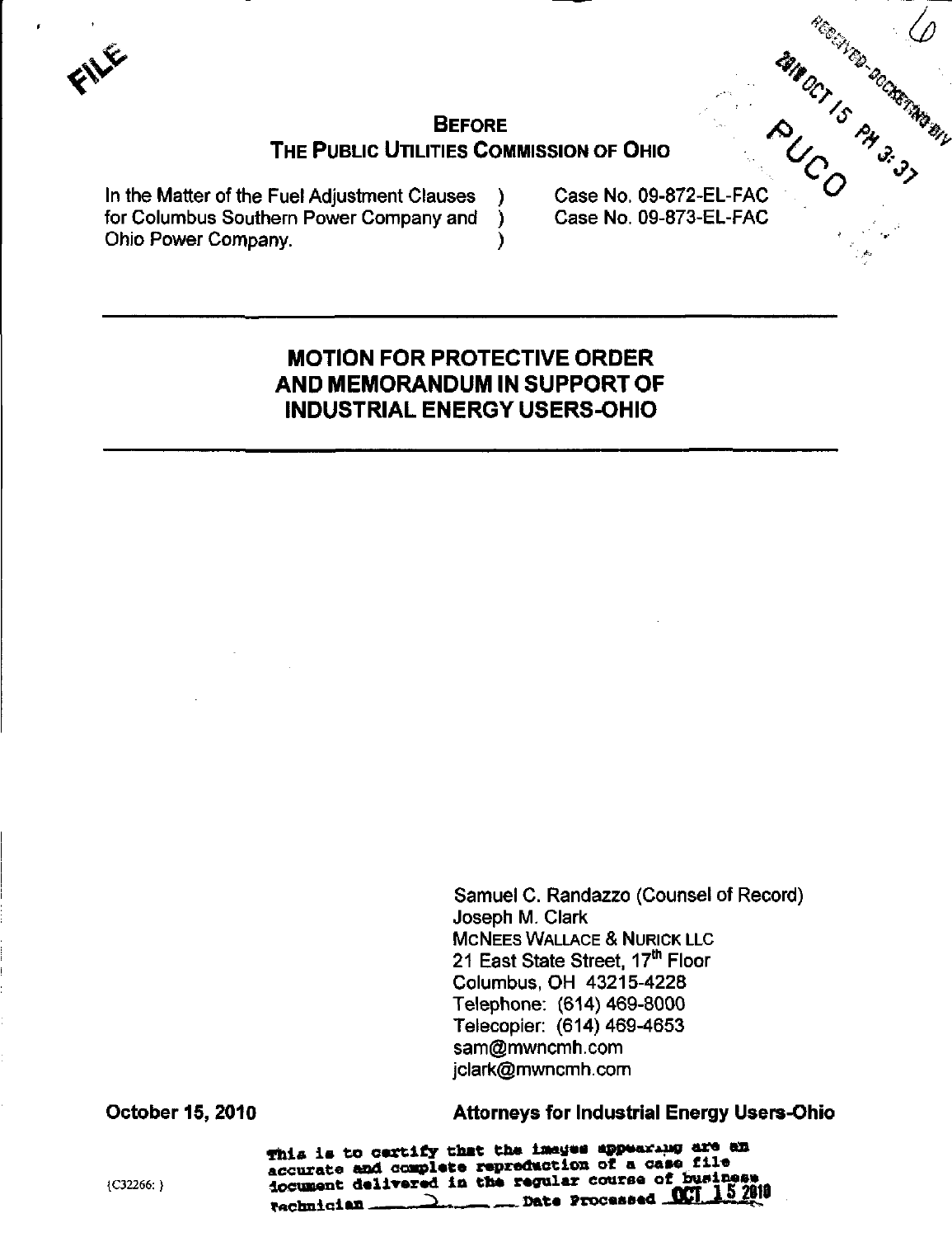## **BEFORE** THE PUBLIC UTILITIES COMMISSION OF OHIO

In the Matter of the Fuel Adjustment Clauses ) Case No. 09-872-EL-FAC for Columbus Southern Power Company and ) Case No. 09-873-EL-FAC Ohio Power Company. )

# MOTION FOR PROTECTIVE ORDER

Industrial Energy Users-Ohio ("lEU-Ohio") hereby respectfully moves the Public Utilities Commission of Ohio ("Commission"), pursuant to Rule 4901:1-24(0), Ohio Administrative Code ("O.A.C"), for a protective order regarding confidential information in the "Reply Brief of Industrial Energy Users-Ohio" ("Reply Brief"). Specifically, the confidential information contained in lEU-Ohio's Reply Brief discusses the same confidential information in the management/performance audit report that was previously granted protective treatment as a trade secret by a June 29, 2010 Attomey Examiner Entry (hereinafter "June 29 Entry") in this docket. Pursuant to Rule 4901:1- 24(D), O.A.C, lEU-Ohio filed a redacted/public version of its Reply Brief and the confidential version of the Reply Brief is being filed under seal accompanied by this Motion for Protective Order.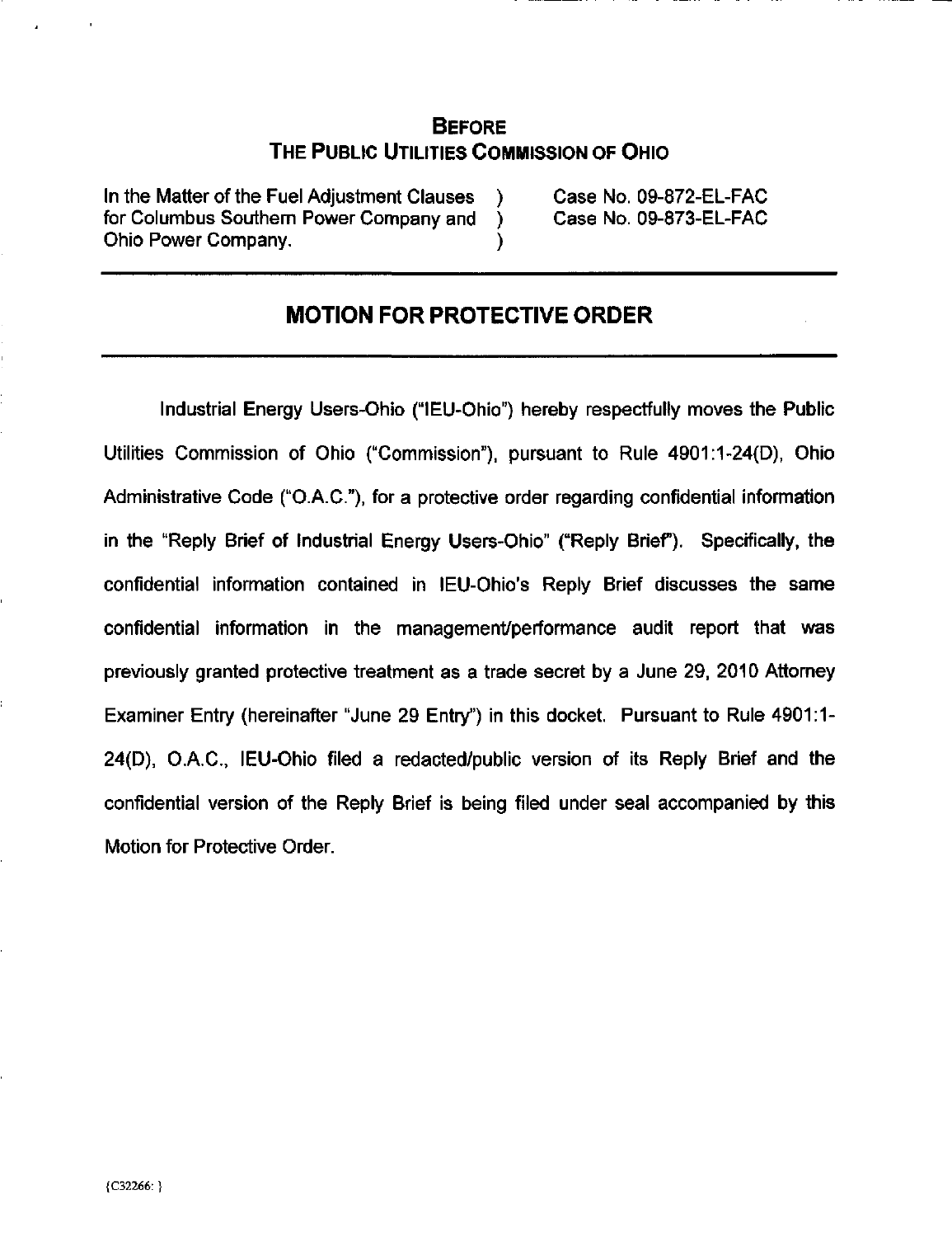Respectfully submitted,

 $\frac{4}{\sqrt{2}}$ 

luel C. Randăzzo (Counsel of Record). Joseph M. Clark MCNEES WALLACE & NURICK LLC 21 East State Street, 17<sup>th</sup> Floor Columbus, OH 43215-4228 Telephone: (614)469-8000 Telecopier: (614) 469-4653 [sam@mwncmh.com](mailto:sam@mwncmh.com)  [jclark@mwncmh.com](mailto:jclark@mwncmh.com) 

 $\bullet$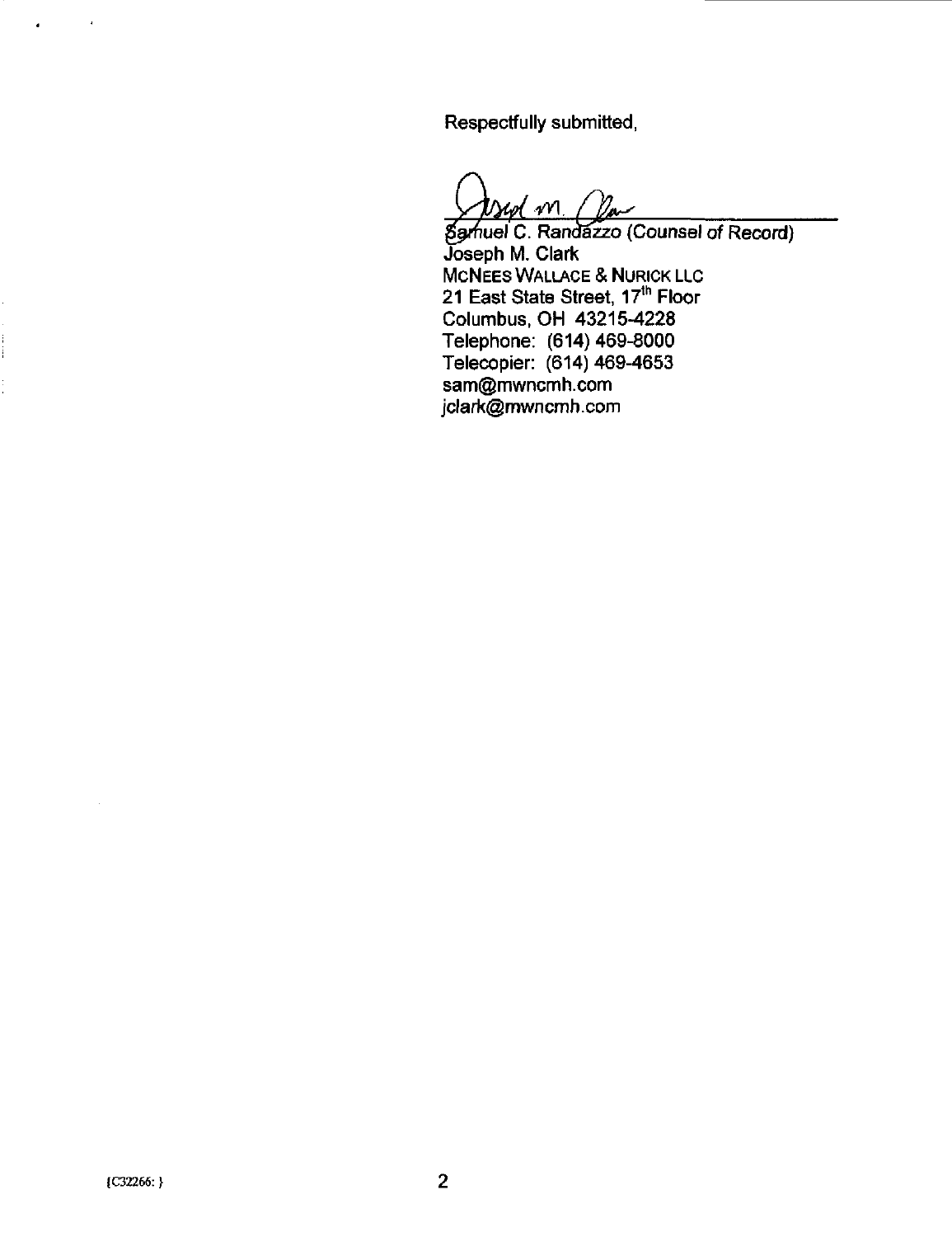### **BEFORE** THE PUBLIC UTILITIES COMMISSION OF OHIO

In the Matter of the Fuel Adjustment Clauses ) Case No. 09-872-EL-FAC for Columbus Southern Power Company and ) Case No. 09-873-EL-FAC Ohio Power Company. )

### MEMORANDUM IN SUPPORT

As explained in the Motion for Protective Order, the June 29 Entry granted a Columbus Southern Power Company ("CSP") and Ohio Power Company ("OP") (collectively, American Electric Power-Ohio or "AEP-Ohio") Motion for Protective Order of certain confidential information in the management/performance audit report filed in this docket on May 14, 2010. Additionally, when Parties filed their respective testimony in this case on August 16, 2010, the Attorney Examiner permitted Parties to simply file a letter requesting protective treatment of confidential information in the testimony in lieu of the ordinary mofion for protective order inasmuch as the confidenfial information in the testimony had already been granted protective treatment by the June 29 Entry. lEU-Ohio also filed its Inifial Brief in this proceeding under seal, consistent with the June 29 Entry and lEU-Ohio's protective agreement with AEP-Ohio. Consistent with the protective agreement executed by lEU-Ohio and AEP-Ohio as well as the June 29 Entry, lEU-Ohio hereby submits the information contained in its Reply Brief contains the same confidential information already deemed confidential by the June 29 Entry and therefore should continue to be protected as confidential trade secrets in accordance with the June 29 Entry.

3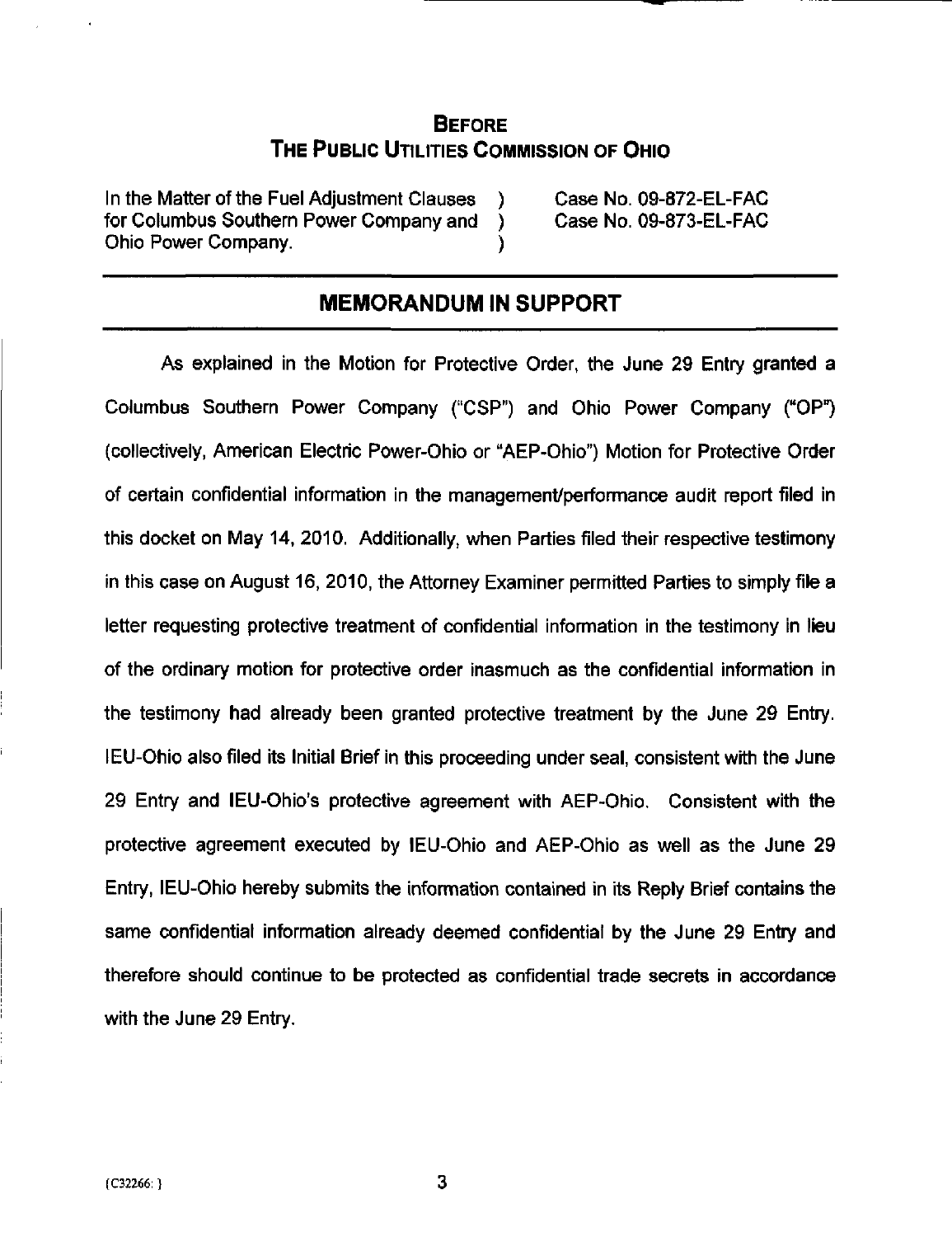Respectfully submitted,

(WWWW) M<br>Samuel/C. Randazzo (Counsel of Record)  $M_{\star}$ 

Joseph M. Clark McNEES WALLACE & NURICK LLC Fifth Third Center 21 East State Street, 17<sup>th</sup> Floor Columbus, OH 43215-4228 Telephone: (614)469-8000 Telecopier: (614)469-4653 [sam@mwncmh.com](mailto:sam@mwncmh.com)  [jclark@mwncmh.com](mailto:jclark@mwncmh.com) 

## Attorneys for Industrial Energy Users-Ohio